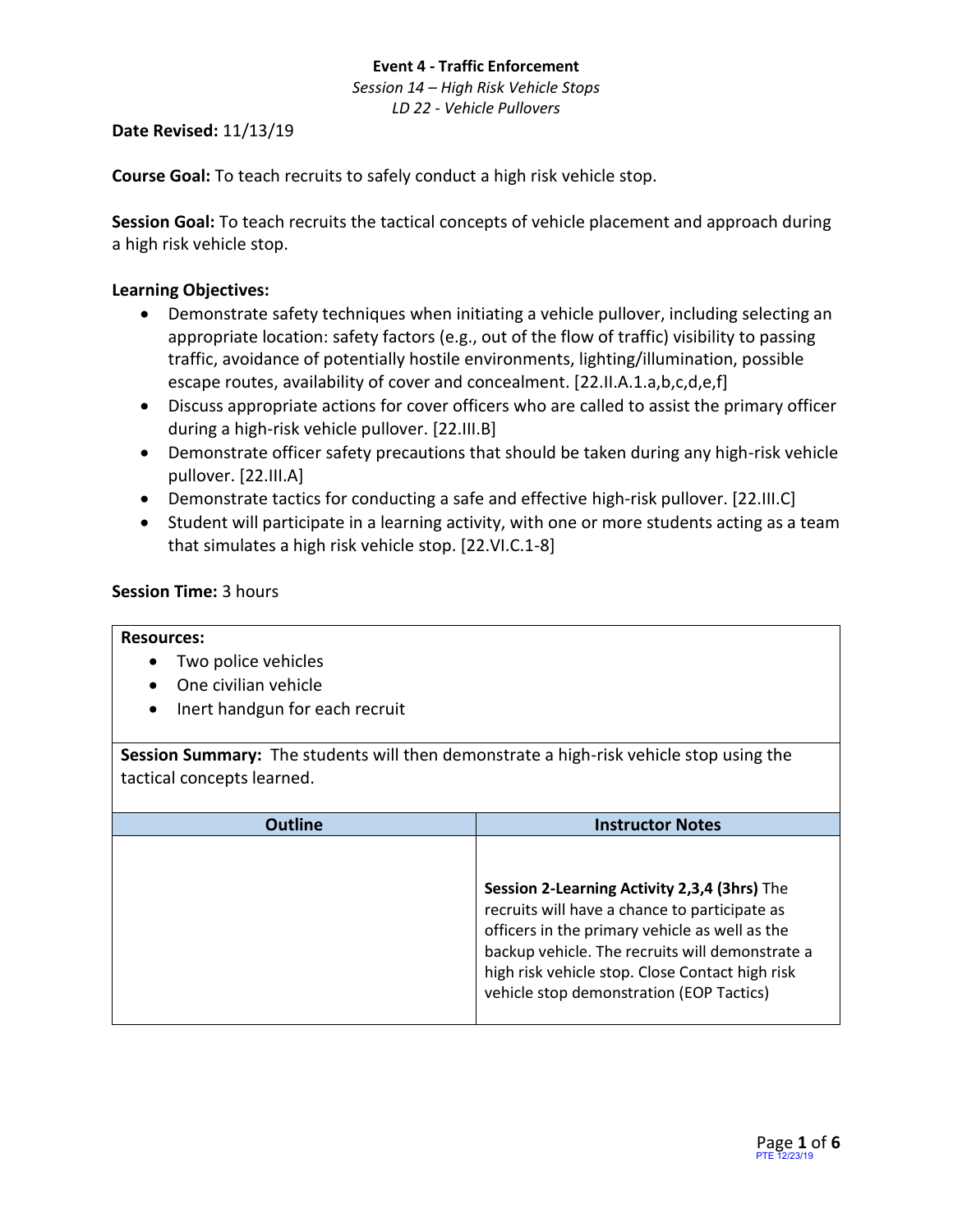# *Session 14 – High Risk Vehicle Stops LD 22 - Vehicle Pullovers* **Learning Activity 1- High Risk Vehicle Pullover Instructor Demonstration [22.III.A, 22.III.B, 22.III.C]**

**Purpose:** The students will demonstrate officer safety precautions that should be taken during any high risk vehicle pullover as well as any tactical considerations for conducting a safe and effective high risk stop.

**Description:** Two instructors will act as the driver and passenger officer in a marked police vehicle and conduct a high risk pullover. If additional instructors are available, two instructors can act as the secondary driver and passenger officer in a marked police vehicle. All the instructors who are acting as officers will be armed with an inert handgun. One instructor will act as a suspect in an unmarked vehicle. One instructor will narrate the demonstration to the recruits. The instructors have the option to demonstrate with moving or stationary vehicles.

Officers in the primary vehicle are on patrol and observe the suspect's vehicle fail to stop for a posted stop sign. Officers run the vehicle license plate via their MDC or verbally through the radio. The officers discover that the vehicle is reported stolen. Officers request a backup and airship as they follow the vehicle. Upon arrival of the secondary unit, the primary officer's conduct a High Risk Vehicle Pullover by activating their overhead rotating lights. The passenger in the primary vehicle broadcasts their Code 6 location. The suspect's vehicle yields and immediately pulls to the right shoulder. The officers in the primary and secondary vehicle apply the above tactics and verbal commands discussed in the facilitated lecture. The suspect is compliant with all commands given.

### Suspect behavior:

• Cooperative

### **Resources needed:**

- Two black and white police vehicles
- One unmarked vehicle
- Inert handguns

### **Key learning points:**

- Selecting and knowing the location of the high risk pullover
- Police vehicle placement in relation to the suspect's vehicle and correct officer positioning
- Proper verbal commands and tactics while removing suspects from the vehicle
- Proper positioning of suspects when removed from the vehicle
- Proper approach to suspect's vehicle
- Proper approach to prone suspect

#### **Time required:** 30min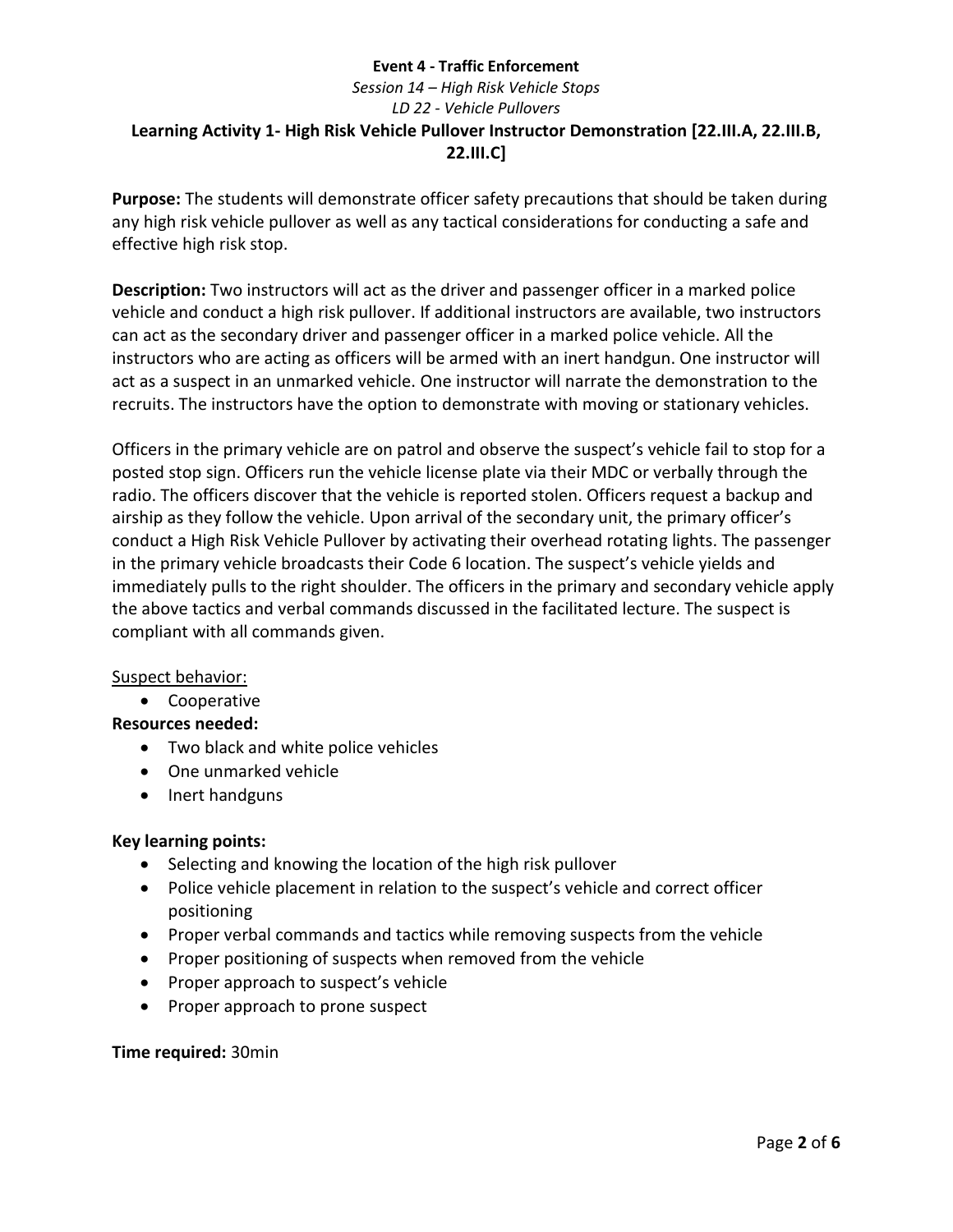# **Event 4 - Traffic Enforcement** *Session 14 – High Risk Vehicle Stops LD 22 - Vehicle Pullovers* **Learning Activity 2- High Risk Vehicle Pullover Practical Application (One Suspect) [22.II.A.1.a,b,c,d,e,f, 22.VI.C.1-8]**

**Purpose:** The students will demonstrate officer safety precautions that should be taken during any high risk vehicle pullover as well as any tactical considerations for conducting a safe and effective high risk stop.

**Description:** Each recruit shall have the opportunity to practice the High Risk Vehicle Pullover as the driver and passenger. Two recruit officers acting as the primary driver and passenger officer in a marked police vehicle. Two additional recruit officers will act as officers in the secondary police vehicle. All recruit officers involved will be armed with inert handguns. An additional recruit will act as the suspect seated in an unmarked vehicle. This will allow the recruit the perspective of the suspect as officers tactically stop the vehicle and give orders to the suspect.

Officers in the primary vehicle are on patrol and observe the suspect speeding. Officers run the vehicle license plate via their MDC or verbally via the radio. The officers discover that the vehicle is reported stolen. Officers request a backup and airship as they follow the vehicle. Upon arrival of the secondary unit, the primary officer's conduct a High Risk Vehicle Pullover by activating their overhead rotating lights. The passenger in the primary vehicle broadcasts their Code 6 location. The suspect's vehicle yields and immediately pulls to the right shoulder. The officers in the primary and secondary vehicle apply the above tactics and verbal commands discussed in the facilitated lecture. The suspect is compliant with all commands given.

### Suspect behavior:

• Cooperative

### **Resources needed:**

- Two black and white police vehicles
- One unmarked vehicle
- Inert handguns

### **Key learning points:**

- Selecting and knowing the location of the high risk pullover
- Police vehicle placement in relation to the suspect's vehicle and correct officer positioning
- Proper verbal commands and tactics while removing suspects from the vehicle
- Proper positioning of suspects when removed from the vehicle
- Proper approach to suspect's vehicle
- Proper approach to prone suspect

### **Time required:** 10min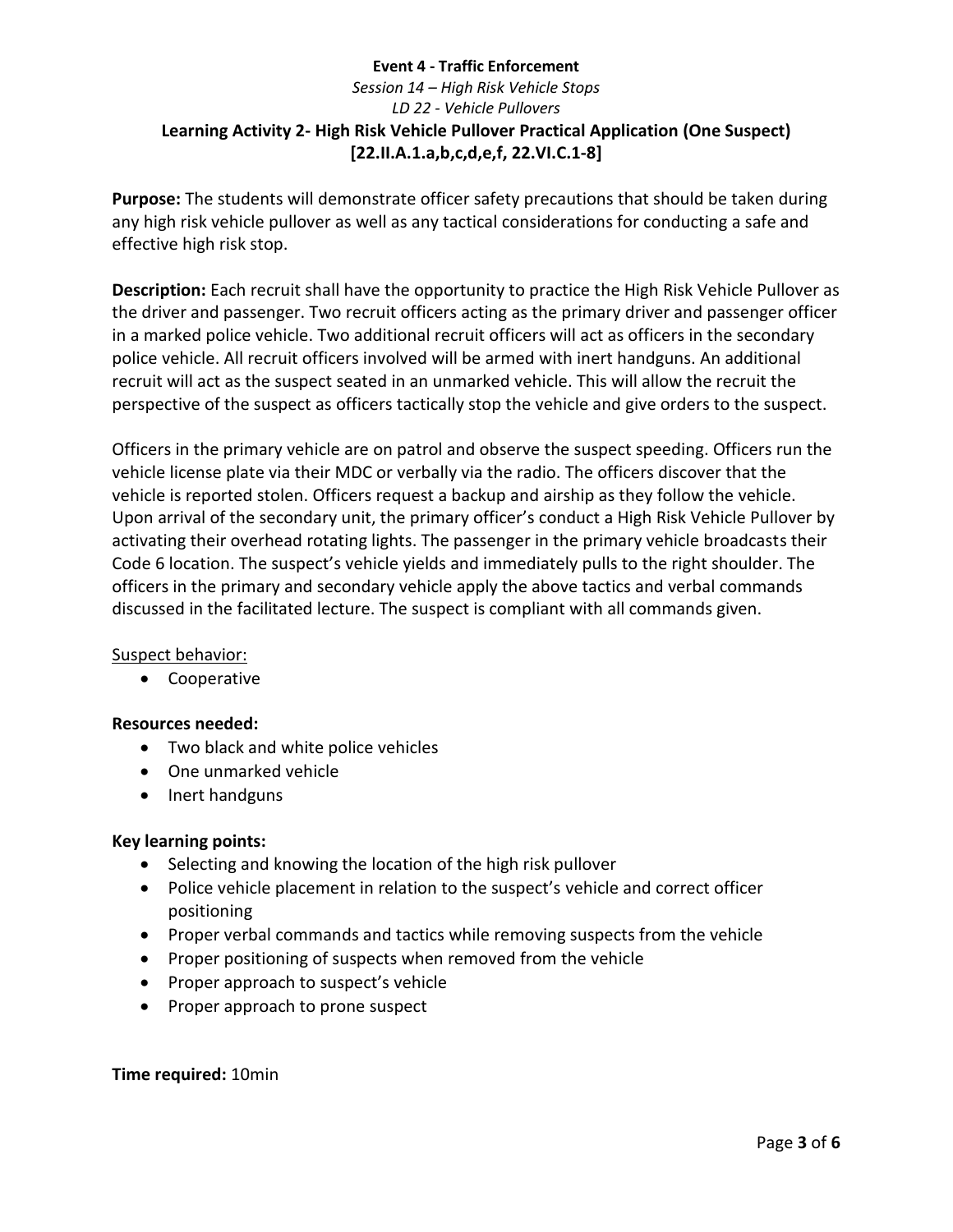# *Session 14 – High Risk Vehicle Stops LD 22 - Vehicle Pullovers* **Learning Activity 3- High Risk Vehicle Pullover Practical Application (Multiple Suspects)**

**Purpose:** The students will demonstrate officer safety precautions that should be taken during any high risk vehicle pullover as well as any tactical considerations for conducting a safe and effective high risk stop.

**Description:** Two recruit officers acting as the primary driver and passenger officer in a marked police vehicle. Two additional recruit officers will act as officers in the secondary police vehicle. All recruit officers involved will be armed with inert handguns. Two additional recruits will act as the suspects seated in an unmarked vehicle. This will allow the recruits the perspective of the suspects as officers tactically stop the vehicle and give orders to the suspects.

Officers in the primary vehicle are on patrol and observe the vehicle fail to stop for a posted stop sign. Officers run the vehicle license plate via their MDC or verbally via the radio. The officers discover that the vehicle is reported stolen. Officers request a backup and airship as they follow the vehicle. Upon arrival of the secondary unit, the primary officer's conduct a High Risk Vehicle Pullover by activating their overhead rotating lights. The passenger in the primary vehicle broadcasts their Code 6 location. The suspect's vehicle yields and immediately pulls to the right shoulder. The officers in the primary and secondary vehicle apply the above tactics and verbal commands discussed in the facilitated lecture. The suspects are compliant with all commands given.

# Suspect behavior:

• Cooperative

### **Resources needed:**

- Two black and white police vehicles
- One unmarked vehicle
- Inert handguns

### **Key learning points:**

- Selecting and knowing the location of the high risk pullover
- Police vehicle placement in relation to the suspect's vehicle and correct officer positioning
- Proper verbal commands and tactics while removing suspects from the vehicle
- Proper positioning of suspects when removed from the vehicle
- Proper approach to suspect's vehicle
- Proper approach to prone suspects

#### **Time required:** 10min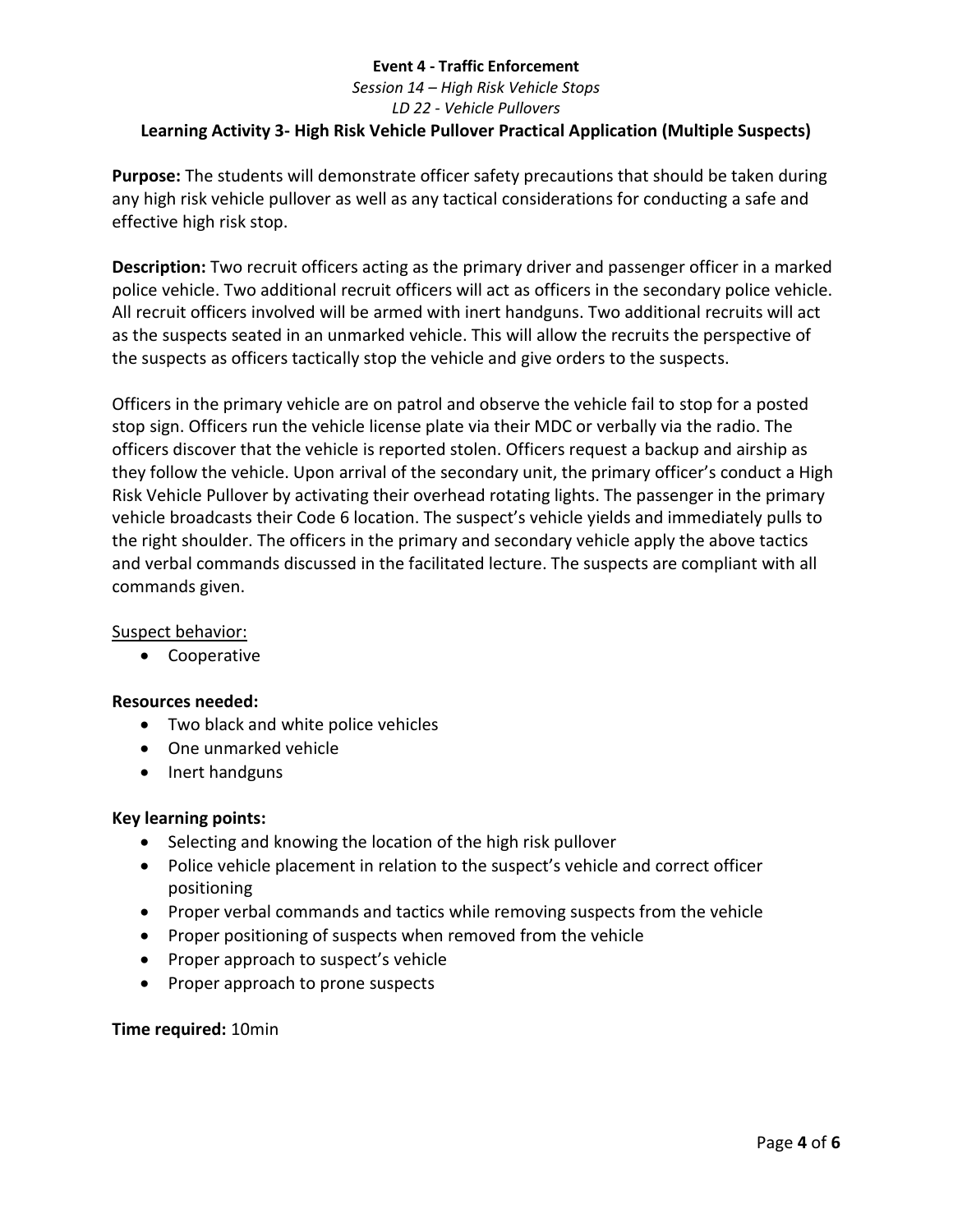# **Event 4 - Traffic Enforcement** *Session 14 – High Risk Vehicle Stops LD 22 - Vehicle Pullovers* **Learning Activity 4-Close Contact High Risk Vehicle Stop (EOP Tactics) Demonstration**

**Purpose:** The students will demonstrate officer safety precautions that should be taken during any Close Contact high risk vehicle pullover as well as any tactical considerations for conducting a safe and effective Close Contact high risk stop (End of Pursuits Tactics).

**Description:** Two instructors will act as the driver and passenger officer in a marked police vehicle and conduct a high risk pullover. If additional instructors are available, two instructors can act as the secondary driver and passenger officer in a marked police vehicle. All the instructors who are acting as officers will be armed with an inert handgun. One instructor will act as a suspect in an unmarked vehicle. One instructor will narrate the demonstration to the recruits. The instructors have the option to demonstrate with moving or stationary vehicles.

Officers in the primary vehicle are on patrol and observe the vehicle fail to stop for a posted stop sign. Officers run the vehicle license plate via their MDC or verbally via the radio. The officers discover that the vehicle is reported stolen. Officers request a backup and airship as they follow the vehicle. Upon arrival of the secondary unit, the primary officers conduct a High Risk Vehicle Pullover by activating their overhead rotating lights. The suspect's vehicle fails to yield and a pursuit is initiated. The suspect puts his vehicle in reverse and attempts to ram the primary officer's vehicle. The primary unit places the police vehicle approximately 2 feet from the rear bumper of the suspect's vehicle. Both the driver and passenger officer shall exit their vehicles leaving their doors open and reposition themselves towards the rear of their vehicle. The secondary unit should deploy at a 45 degree angle of the suspect's vehicle. The secondary unit should stop with their vehicle door parallel to the rear bumper of the primary unit vehicle. The officers in the secondary unit should stay with their vehicle utilizing the front of the vehicle and the doors for cover. The officers in the primary and secondary vehicle apply the above tactics and verbal commands discussed in the facilitated lecture. The suspects are compliant with all commands given.

### **Suspect behavior:**

• Cooperative

### **Resources needed:**

- Two black and white police vehicles
- One unmarked vehicle
- Inert handguns

### **Key learning points:**

- Selecting and knowing the location of the Close Contact high risk pullover
- Police vehicle placement in relation to the suspect's vehicle
- Quickly exiting the police vehicle and moving to cover
- Proper verbal commands and tactics while removing suspects from the vehicle
- Proper positioning of suspects when removed from the vehicle